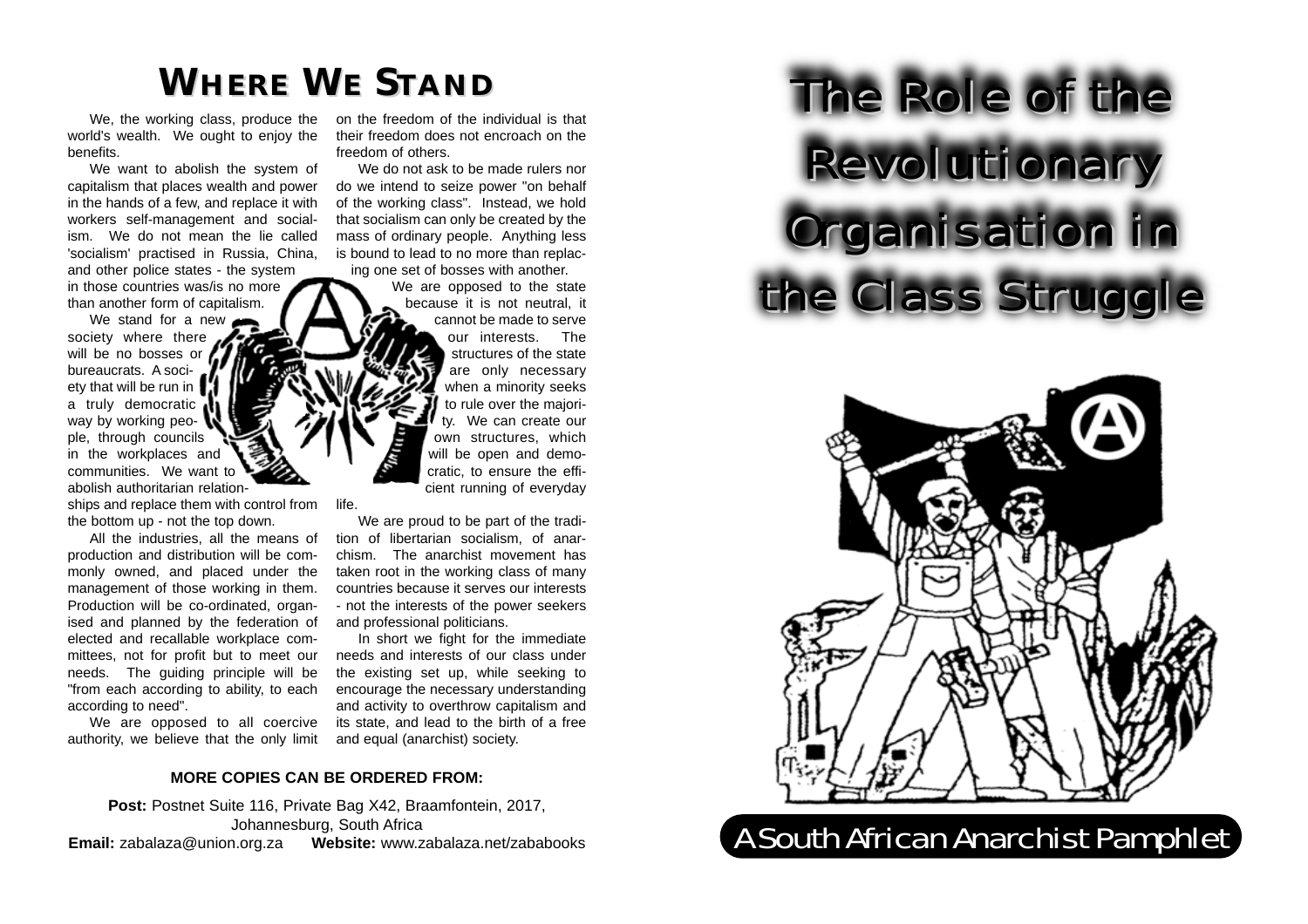### **THE ROLE OF THE ANARCHIST NARCHIST ORGANISATION - PAGE 8**

### ! **NOTES**

Our position on the role and structure of the Anarchist organisation is based directly on Makhno, Archinov et al, [1926], The Organisational Platform of the Libertarian Communists (reprinted by Workers Solidarity Movement. Ireland). As such, we stand within the "Platformist" tradition of Anarchism, but we do not think that this is incompatible with the tactic of promoting revolutionary unionism. We agree with the Platform that the Anarchist organisation must be based on ideological and tactical unity, collective responsibility and federal organisation. We agree that it is necessary to build a large and democratic Anarchist organisation that can ensure that Anarchism becomes the "leading concept" of the exploited masses. The idea that Anarchists must not "lead" the masses into revolution, but prepare the masses to make the revolution for themselves is, of course, a basic principle of Anarchism.

**2.** On the theory of the syndicates, communes and regions as developed by classical Anarchism, see Guerin, Daniel, (1970), Anarchism: From Theory To Practice. Monthly Review Press. New York and London. Chapter 2, esp. pp. 56-60. See also G.P. Maximoff, (1985), The Program of Anarcho-Syndicalism. Monty Miller Press. Australia. pp. 42-8. The addition of the bio-regional dimension is found in Purchase, Graham, (1991) Anarchist Organisation: Suggestions And Possibilities. Black Rose. and Purchase, Graham, (1990), Anarchist Society and its Practical Realisation. San Francisco. See Sharp Press. (All available from Zabalaza Books)

**3.** On the defence of the revolution, see Makhno et al, [1927], pp. 29-31; Berkman, (1964), ABC of Anarchism. Freedom Press. London. chapter 14; G.P. Maximoff, (1985), The Program of Anarcho-syndicalism. Monty Miller Press. Australia. pp. 49- 55. (also available from Zabalaza Books)

# The Role of the Revolutionary Organisation in the Class Struggle

**The revolutionary collectivists [i.e. Anarchists] try to diffuse science and knowledge among the people, so that the various groups of human society, when convinced by propaganda, may organise and spontaneously combine into federations, in accordance with their natural tendencies and their real interests, but never according to a plan traced in advance and imposed upon the ignorant masses by a few 'superior' minds.**

**Mikhail Bakunin \* Mikhail Bakunin \***

### ! **INTRODUCTION**

This pamphlet broadly outlines our view of the role of the revolutionary organisation.

### ! **CLASS STRUGGLE AND REVOLUTION**

Anarchists believe that it is important to build a mass Anarchist organisation amongst the workers (industrial and rural), peasantry and poor (the Working Class). The role of this organisation is to popularise and fight for the creation of a society based on the principles of Anarchism: that is, a society based on a federation of worker and community councils, production for use and distribution according to need. This society can be described as Stateless Socialism or Libertarian Communism. The Bikisha Media Collective, Zabalaza Books and Anarchist Union network aims to build such an Anarchist organisation.

Such a society can only be built by a conscious movement of the Working Class, using our industrial power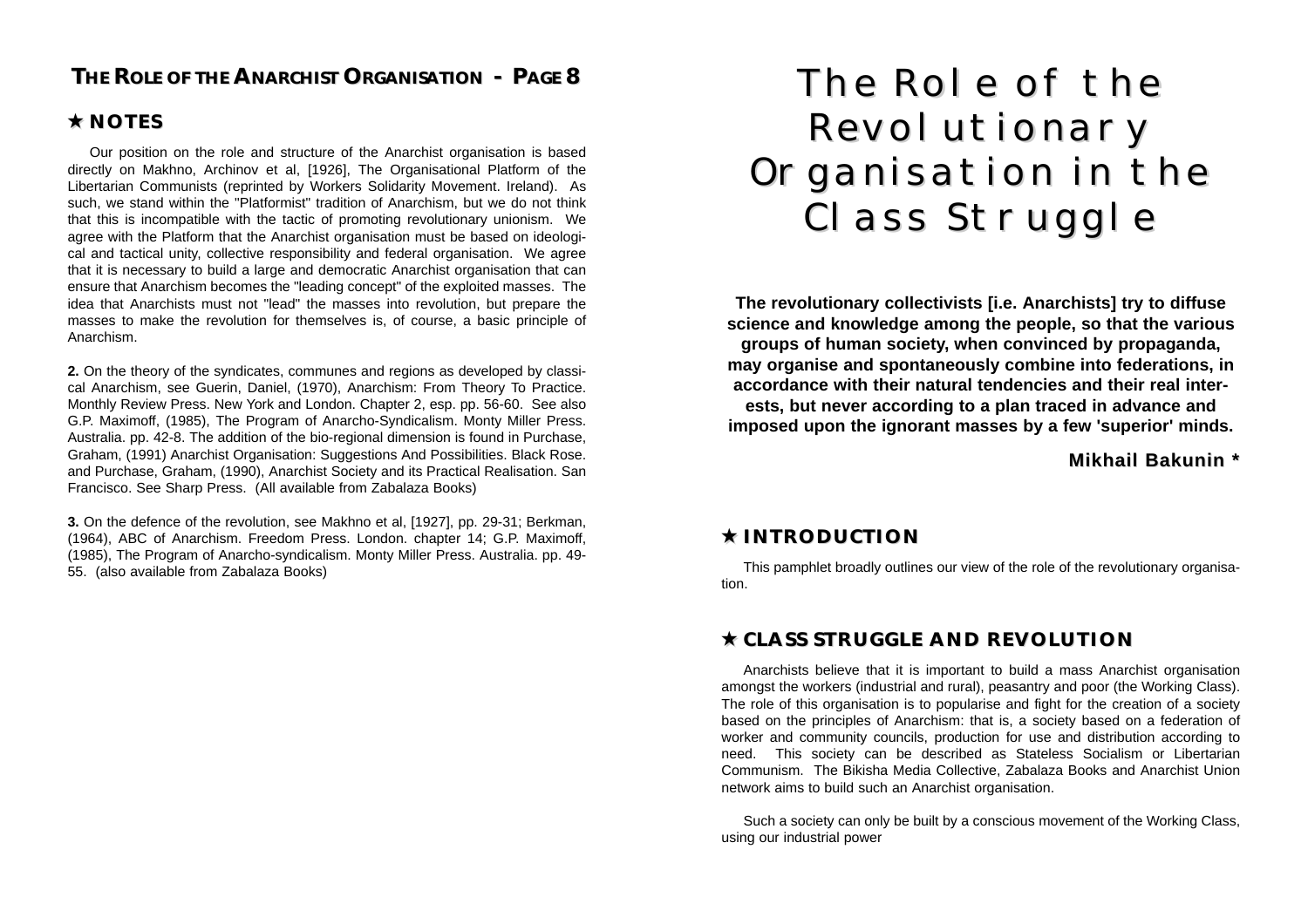### **THE ROLE OF THE ANARCHIST NARCHIST ORGANISATION - PAGE 2**

### **SEE OUR PAMPHLET, SEE OUR PAMPHLET,** *CLASS STRUGGLE, CAPITALISM AND THE STATE***, FOR MORE ON THIS POINT. , FOR MORE ON THIS POINT.**

### **In order for this to take place our class must have two things:**

*First.* a revolutionary consciousness. This includes: a rejection of the State, capitalism and all forms of oppression; the desire to reorganise society in a new and better way in the interest of the workers and poor; the recognition of the fact that only the workers and poor can make and secure the revolutionary transformation, and following from this, the belief that only the mass organisations of the working class - in the workplace and in the community - are to make decisions in society. The State will not be allowed in any form.

### **ON THE CENTRALITY OF CLASS SEE OUR PAMPHLET ON THE CLASS STRUGGLE**

**Secondly,** industrial organisation. The workers must have enough organisation and solidarity to be able to physically take over the means of production and distribution and destroy all remnants of the state. In concrete terms this means that the workers must be organised into revolutionary unions in the mines, factories and farms (Anarcho-Syndicalism). It also means that the workers and poor must be able to defend their revolutionary conquest by means of a democratic workers militia under the control of the mass organisations of our class.

### SEE OUR PAMPHLET, TRADE UNIONS AND REVOLU-*TION***, FOR MORE ON THIS POINT. , FOR MORE POINT.**

### ! **THE ROLE OF THE ANARCHIST ORGANISATION**

The role of the Anarchist organisation is to win the most widespread understanding and influence of Anarchist ideas and methods amongst the workers and poor. Anarchism must become the "theoretical driving force" or "leading idea" of the working class.

We believe only these ideas can make possible a successful revolutionary transformation of society. Only these ideas can both destroy capitalism, the State and all forms of oppression AND prevent the emergence of a new form of oppressive elite.

Anarchist ideas link a criticism of capitalist/State society with a vision of a new way of organising human society. This link involves practical understanding of the means necessary and acceptable to achieve results, and which can also help build the confidence of the class in its own abilities and decision-making power.

The Anarchist organisation does not aim to "lead" the workers and poor into socialism, or to decree socialism from above. The workers and poor must make the revolution by and for themselves. The role of the Anarchist organisation is to edu-

any attempt to control it "for the workers" can only lead to the creation of a new rul ing elite. Socialism cannot be brought into being from above by the decrees of a "vanguard party". These are the lessons of the Russian Revolution. All power must lie in the democratic mass organisations of the Working Class. Such power shall be compatible with the Anarchist slogan that individual freedom will know no limit except that it does not take away the freedom of others.

It is on this issue that our fundamental difference with Leninism is made clear. We agree with Lenin that authority can only be defeated by authority, that the authority of the bosses will be destroyed by the authority of the workers. We agree on the need for a lead to be given within the class, but while our leadership is one of per suasion and education, the Leninist party goes way beyond this and tries to grab power through control of the state. It seeks to exercise the authority of the party over the workers. In doing this it prepares the way for the growth of a new oppressive rul- **THE ROLE OF THE ANARCHIST ORGANISATION - PAGE 7** any attempt to control it "for the workers" can only lead to the creation of a new rul ing elite. Socialism cannot be brought into being from above by the decrees of ivangu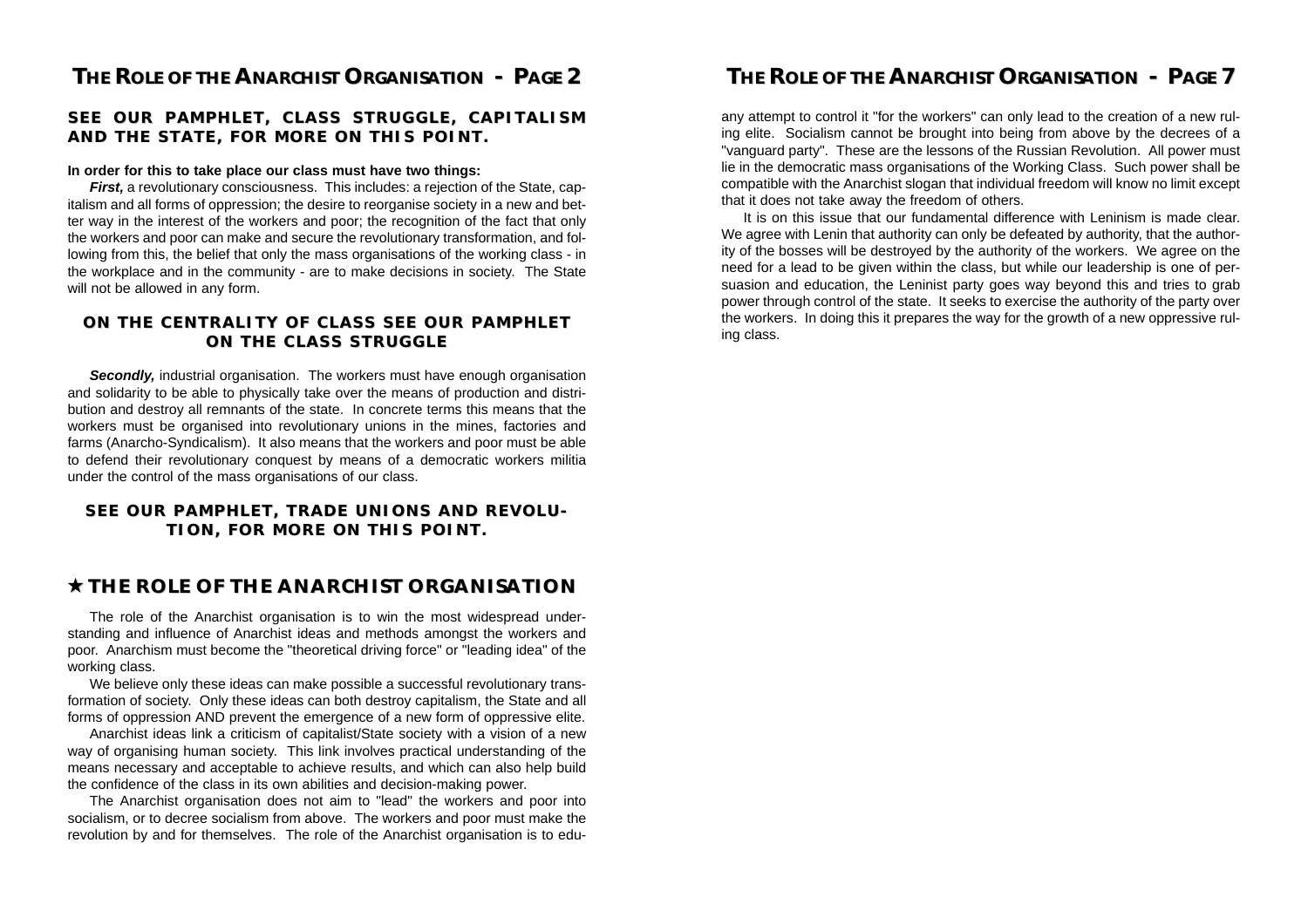### **THE ROLE OF THE ANARCHIST NARCHIST ORGANISATION - PAGE 6**

force". This means winning the battle of ideas. It does **NOT** mean capturing the leading positions, vesting them with undue authority and then dishonestly interpreting this as a mandate for giving orders.

After the initial stage of the revolution when the ruling class are dispossessed of their wealth and power, the Anarchist organisation will continue to grow. There will be a massive surge of working class poor people into its ranks because its ideas will seem all the more concrete and realistic.

In the transitional period (that time before the overthrow of the old order and consolidation of the new), the main task will be to further Anarchist ideas and values, and fighting for all power to be taken by the mass organisations of the working class.

As the revolution consolidates its gains and begins the reconstruction of society, the task is to help the class towards the Anarchist ideal. As this ideal becomes more and more established and the obstacles to its achievement fade away, the revolutionary Anarchist organisation becomes less necessary and eventually vanishes completely.

### $\star$  **ARE ANARCHISTS A "REVOLUTIONARY LEAD-ERSHIP"? ERSHIP"?**

Our role is that of educators and instigators. In so far as we are leaders it is because we are a "leadership" of ideas.

We have no time for the leadership of personalities or that of a higher committee of a party. We have no wish to be what the Marxists (Leninists, Trotskyists) call "The Revolutionary Leadership" (or "vanguard"), which implies their Party has reached a stage where it has the "right" to take decisions for the class (whether we like it or not). We reject this sort of leadership as authoritarian and destructive of workers' democracy. We reject the notion that the revolutionary organisation has the right to "lead" or rule our class because of its "leadership of ideas". We are totally opposed to the idea that power must be held and controlled by the "vanguard party" during and after the revolution.

While we do recognise that there is an uneven level of class consciousness amongst the class, and that only a few are presently won to a revolutionary position... our aim as an organisation is always to minimise such unevenness without compromising our content. We recognise and will always fight against that influence in our class that seeks to promote the need for a permanent, unelected leadership no matter what context, explanation or excuse is used.

We reject the idea that the State can be used to create Socialism. The State is a hierarchical, centralised, top-down structure built in order to allow the exploiting minority to rule over the poor and working majority. No State can ever create a free society for the masses.

The division between leaders and led, between those who rule and those who are ruled has lasted far too long. The revolution must be made by and for the working class. The masses must rise up in our own name. The State must be destroyed:

### **THE ROLE OF THE ANARCHIST NARCHIST ORGANISATION - PAGE 3**

cate and organise the masses to take power in their own name.

In concrete terms this means we need to build a mass international Anarchist organisation.

This organisation must aim to link a criticism of the modern State/Capitalist society with a vision of a new way of organising human society. It will produce propaganda and help to build the confidence and ability of the workers and the poor to fight for themselves and make their own decisions.

It will work inside the unions and other class organisations for the leadership of the Anarchist idea. It will fight for the reconstruction of the union movement on the basis of Anarchist ideas (Anarcho-Syndicalism). The unions must become the battering ram that can destroy capitalism.

### **SEE OUR PAMPHLET ON THE UNIONS FOR MORE ON THIS POINT**

The Anarchist organisation must be big enough and effective enough to block the tendency of political parties to substitute themselves for the masses.

The Anarchist organisation, and its sister organisations internationally, aim at building such an international Anarchist organisation.

### ! **THE ANARCHIST ORGANISATION AND ITS THE ANARCHIST ORGANISATION AND ITS RELATIONSHIP TO THE WORKING CLASS RELATIONSHIP TO THE WORKING CLASS**

The Anarchist organisation sees itself as part of the working class, its Anarchist ideas a historical development of the experiences of workers, who as an exploited class seek to create a new world free of tyranny and exploitation in any form.

We wish to win the most widespread understanding and influence for our Anarchist ideas and methods in the class and in society, primarily because we believe that these alone will expedite a successful revolutionary transformation of society. In this sense we recognise our role within the class as being one of a "leadership of ideas".

We seek influence for our ideas in all working class organisations. In real terms that means that we will go forward for all positions in the unions and other bodies where there is the possibility of mandating and recall. We will never accept any position that is not under the control of the members of that body. Such positions are not ends in themselves. The struggle to win them must be bound up with a fight for more democracy, more mandating, more grassroots control. We are striving for the selfactivity of the many.

We have to be able to explain and clarify what is happening in society. We have to be capable of combating false ideas such as Marxism and nationalism. We aim to be a "collective memory" for the class - in terms of combating false ideas, and in terms of keeping alive and developing the traditions of the working class movements and Anarchism. This includes analysing the lessons of past community and work-